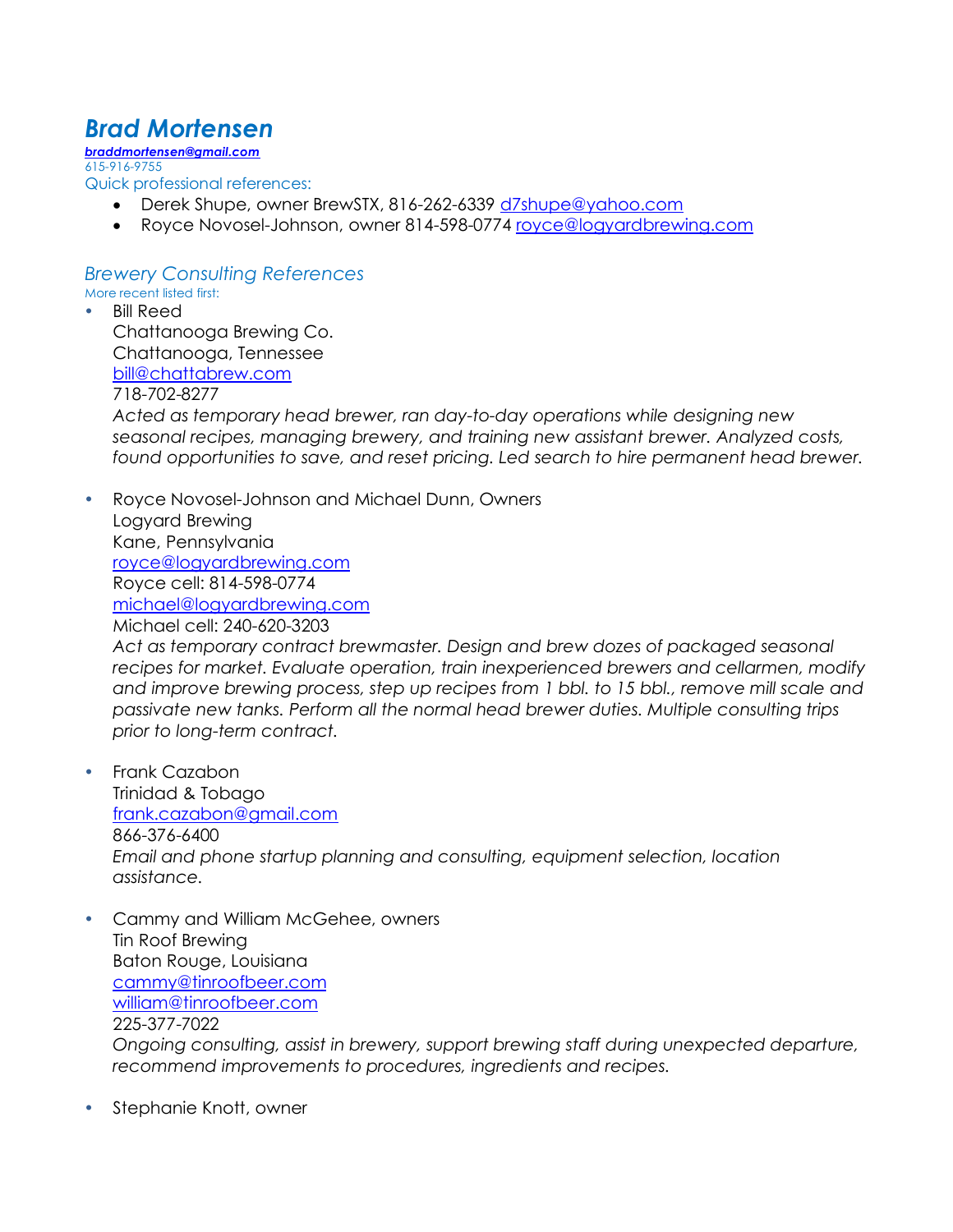Bayou Teche Brewing Arnaudville, Louisiana stephanie@bayoutechebrewing.com 337-303-8117 *Recipe improvement (primarily hazy IPA), general brewery and business consulting.*

- Derek Shupe, Owner Brew STX Christiansted, St. Croix USVI d7shupe@yahoo.cm 816-262-6339 *Recommissioning, repair, secure ingredients, startup, recipe design, brew, fill in as brewer, add equipment including keg washer, new glycol chiller and supply lines. Recipe design. Train novice to take over as head brewer. Consulting ongoing.*
- Joe McMullen and Brian Walker, owners Southern Fields Brewing Campbellton, Florida bwheritagehallusa@gmail.com 850-544-6174 joe@southernfieldsbrewing.com 850-661-5590 *Facilitate used brewery purchase, planning, source and add needed new equipment, layout and installation.*
- Robb Watson 6S Brewing Co. Duluth, Georgia robb@6Sbeer.com 678-571-7353 *Decommission and move used15 bbl. DME copper brewery and cellar equipment, location selection, planning, hiring, continue to consult on process improvements.*
- Mark Moore Brewery-in-planning, Hawaii markmoore@gmail.com *Planning, layout, design.*
- Darren Johnson, owner Clermont Barn Brewing Clermont, Florida darren@dwj-p.com *Plan, select brewing equipment, size and design brewpub. Unload and set up 7 bbl. equipment, hire brewer, steer project until permanent brewer could take over.*
- Simon Bee, co-owner, brewer Red Bear Brewing Washington, DC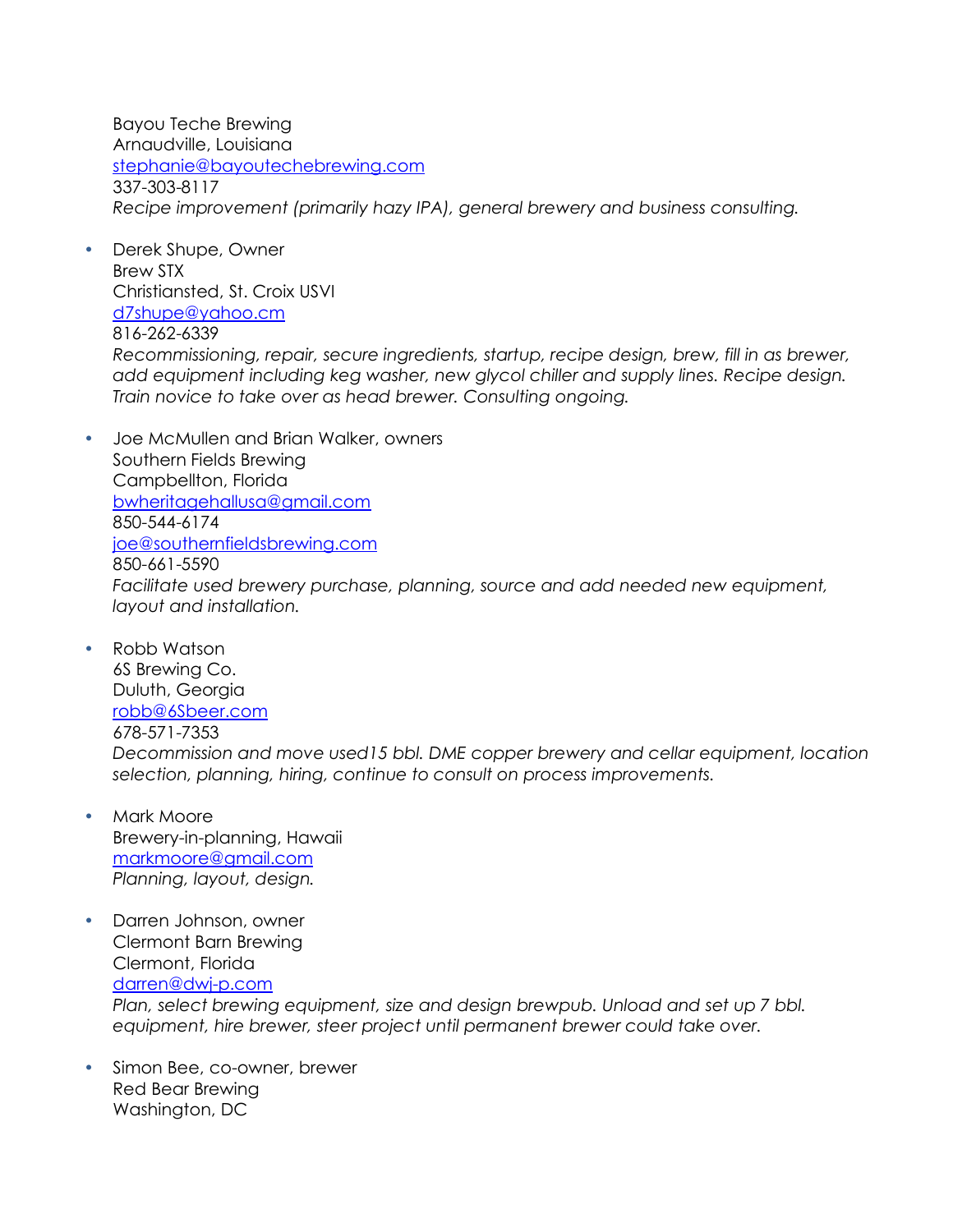simon.bee@redbear.beer 425-478-2410 *Commission brewery, brew initial batches, train brewer.*

- Leo Bienati, Theresa Pham, owners Holy Kombucha Dallas, Texas leo@holykombucha.com theresa@holykombucha.com Leo cell: 817-909-0934 *Integrate bright tanks and bottling line into new production facility, assist with move and expansion, run day-to-day cellar operations until an experienced cellarman could come on board.*
- Don Walvaren, owner Watertown Brewing Watertown, South Dakota 605-520-9384 *Email, phone and text brewery consulting, training and brewing via Skype (conduct Skype brew with novice brewers).*
- Julio Diana Old Mill Brewing Ireland julio@oldmillbrewing.ie *Online brewery startup consulting and training, yeast management, quality control.*
- Costa Synodinos, Owner Rough Diamond Brewery Spring Branch, Texas costa.synodinos@roughdiamondbrewery.com 830-885-6616 *Designed recipes and sourced supplies for first brews. Stewarded project on site towards startup until full time head brewer was in place, return to fill in between full-time brewers, brew beers on pilot system for taproom, fix taproom draft system.*
- Ivann-Vivier Venter Noble Man Brewing South Africa ivann@noblemanbrewingcompany.co.za *Email consulting about equipment selection, QC setup and yeast management.*
- Jamie Feihel, Head Brewer Strawberry Street Ale Works Clarksville, Tennessee jfeihel@hotmail.com 720-878-7140 *Plan, purchase brewing equipment, layout, identify and interview head brew candidates, initial 7 bbl. recipes, consult through brewery installation and initial brews.*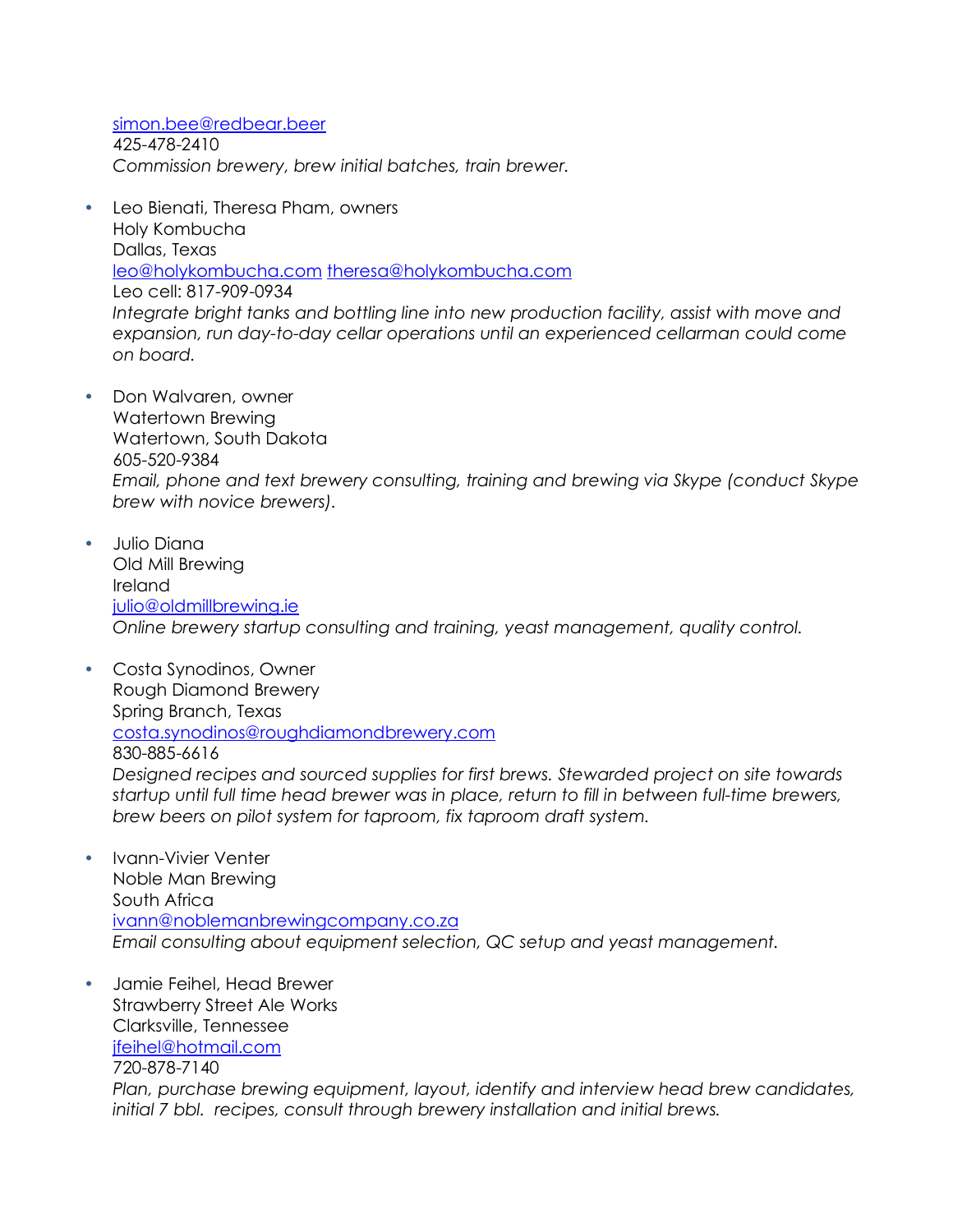- David McLain, Owner Fatty's Beer Works Charleston, South Carolina fatty@fattysbeerworks.com 843-806-9026 *Brew, recipe design, clean, train, assist in search for permanent brewer.*
- Greg Tuttle Ancient City Brewing St. Augustine, Floridia gtuttle@thetuttlecompany.com 904-536-5327 *Onsite brewery evaluation of in anticipation of head brewer transition. Recommend improvements. Assist in search for new head brewer.*
- Shawn Bowman, Director of Operations

 Michael Beard, Founding Partner 81Bay Brewing Tampa, Florida shawn@81Baybrewco.com Michael@81Baybrewco.com 813-837-2793 *Acted as head brewer during transition, assessed costs and procedures and provided improvements. Cleaned up and kept beer flowing after noted brewery con-man Stephen Foster. Aided in the search for a permanent head brewer. Consulting ongoing.*

- Chris Sadler, founding partner Third Street Brewing Farmville, Virginia csadler601@gmail.com 443-822-7577 *Brewery site planning, layout, equipment selection, brewmaster interviews, general startup advising.*
- Richard Mahurt Fort Christian Brewpub Christiansted, St. Croix, USVI rmayhurt@hotmail.com 340-690-1565 *Clean, decommission and move brewing equipment, assist in transition to new owner (see Derek Shupe; BrewSTX).*
- David Wedekind, Owner
- Will Rutemeyer, Head Brewer Balter Beer Works Knoxville, Tennessee DWedekind@hdclaw.com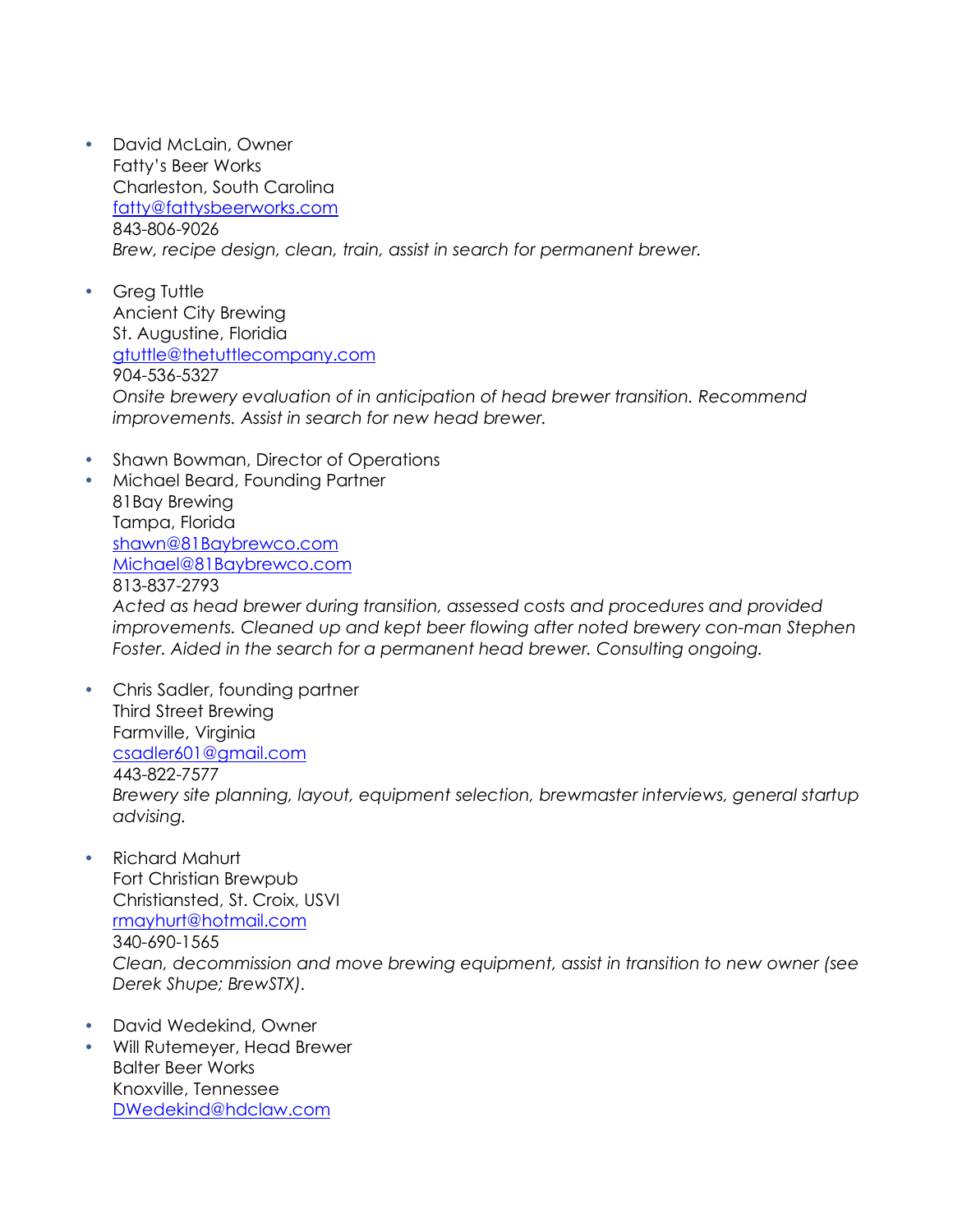## will@balterbeerwokrs.com

Will: 423-364-4640 (mobile)

*Plan, startup, brew and train brewer at new 7 bbl. Specific Mechanical brewpub. Add fermentor, fill in for brewer in an emergency situation.*

- Allen Corey, Owner
- Robert Werk, Managing Partner Square One Holding Company Brewpub and Restaurant Ownership and Consulting Group Chattanooga, Tennessee 423-551-3279 allen.corey@sq1holding.com robert.werk@sq1holding.com

*Assess, create report and recommend improvements for an existing brewery; consult, planning and startup assistance for Balter and Strawberry Alley brewpubs. Detailed report on Carolina brewing operations with executable recommendations.*

- Derek McEnroe, Owner/Head Brewer New Province Brewing Bentonville, Arkansas 479-531-3233 derek@newprovincebrewing.com *Start-up new brewery, train homebrewer owner to operate 15 bbl. professional system.*
- Leo Mas and Pietro Figari, founding partners Curaka Brewery Lima, Peru leonello\_mas@hotmail.com pietro.figari.c@gmail.com www.curaka.pe *Commission new brewery, design initial recipes and train brewer who had never brewed before to operate system and commercially produce beer; ongoing consultation for*
- Rob Poitras, Owner

*brewery expansion.*

- Jon Conoly, Brewmaster Carolina Brewery, North Carolina robert@carolinabrewery.com jon@carolinabrewery.com *Assess and report on brewing and plant improvements, assist with new product design.*
- Nick Moeller, Owner/Brewer Moeller Brew Barn Maria Stein, Ohio 619-884-9958 nick@moellerbrewbarn.com *Brew initial batches on new 15/30 bbl. brewhouse, train inexperienced brewers*